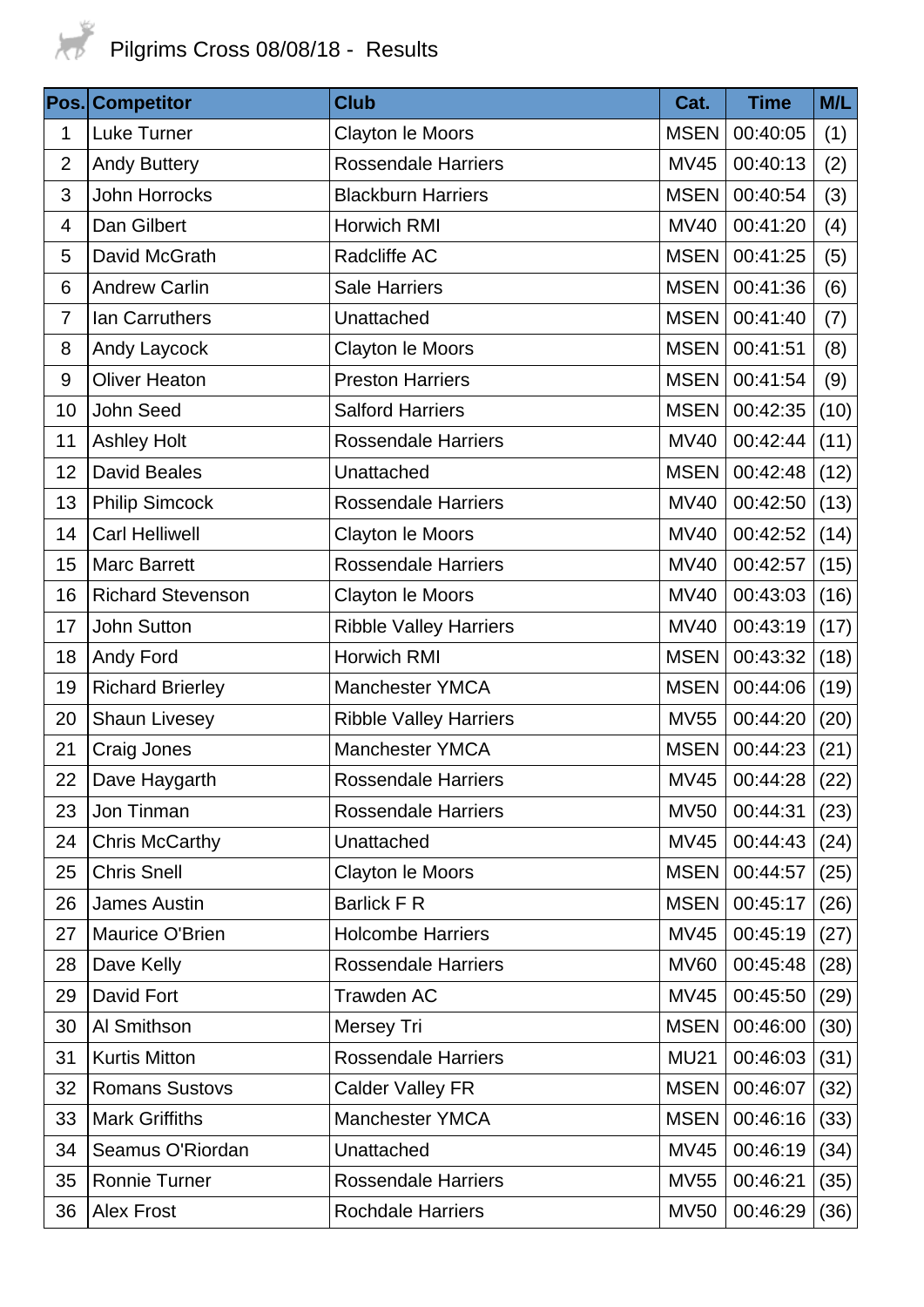| Pos. | <b>Competitor</b>          | <b>Club</b>                  | Cat.        | <b>Time</b>   | M/L  |
|------|----------------------------|------------------------------|-------------|---------------|------|
| 37   | Paul Richardson            | Prestwich A C                | <b>MSEN</b> | 00:46:33      | (37) |
| 38   | Colin Latham               | Unattached                   | <b>MSEN</b> | 00:46:35      | (38) |
| 39   | Neil Hardiman              | Clayton le Moors             | <b>MV50</b> | 00:46:40      | (39) |
| 40   | <b>Matthew Clawson</b>     | <b>Rossendale Harriers</b>   | <b>MSEN</b> | 00:46:46      | (40) |
| 41   | Ben Edmondson              | <b>Rossendale Harriers</b>   | <b>MV40</b> | 00:46:50      | (41) |
| 42   | Jon Hobday                 | Unattached                   | <b>MSEN</b> | 00:46:58      | (42) |
| 43   | <b>Graham Stevens</b>      | <b>Holcombe Harriers</b>     | <b>MV45</b> | 00:47:29      | (43) |
| 44   | David Murphy               | <b>Rossendale Harriers</b>   | <b>MV50</b> | 00:47:32      | (44) |
| 45   | <b>Tim Knowles</b>         | <b>Chorlton Runners</b>      | <b>MV50</b> | 00:47:34      | (45) |
| 46   | <b>Gareth Taylor</b>       | Darwen Dashers               | <b>MSEN</b> | 00:47:36      | (46) |
| 47   | <b>Nick Kelly</b>          | <b>Horwich RMI</b>           | <b>MV50</b> | 00:47:39      | (47) |
| 48   | Jack Cooper                | Manchester RR                | <b>MSEN</b> | 00:47:46      | (48) |
| 49   | John Sprackland            | Southport Waterloo A C       | <b>MV55</b> | 00:48:04      | (49) |
| 50   | <b>Albert Sunter</b>       | Lostock AC                   | <b>MV55</b> | 00:48:08      | (50) |
| 51   | <b>Tony Marlow</b>         | Lostock AC                   | <b>MV50</b> | 00:48:10      | (51) |
| 52   | Marc Young                 | Unattached                   | <b>MSEN</b> | 00:48:12      | (52) |
| 53   | <b>lan Nuttall</b>         | Prestwich A C                | <b>MV50</b> | 00:48:16      | (53) |
| 54   | <b>Mike Cooke</b>          | Radcliffe AC                 | <b>MV45</b> | 00:48:29      | (54) |
| 55   | <b>Matthew Toman</b>       | <b>Rossendale Harriers</b>   | <b>MU21</b> | 00:48:34      | (55) |
| 56   | <b>Kevin Walker</b>        | <b>Skelmersdale Harriers</b> | <b>MV40</b> | 00:48:35      | (56) |
| 57   | Joseph Hayes               | <b>Manchester YMCA</b>       | <b>MSEN</b> | 00:48:38      | (57) |
| 58   | <b>Richard Gregson</b>     | <b>Holcombe Harriers</b>     |             | MSEN 00:48:45 | (58) |
| 59   | <b>Stephen Myers</b>       | Prestwich A C                | <b>MV50</b> | 00:48:48      | (59) |
| 60   | <b>Heather Dalgleish</b>   | <b>Rossendale Harriers</b>   | <b>LSEN</b> | 00:48:50      | (1)  |
| 61   | Michael Toman              | <b>Rossendale Harriers</b>   | <b>MV50</b> | 00:48:52      | (60) |
| 62   | <b>Richard Briscoe</b>     | <b>Clayton le Moors</b>      | <b>MSEN</b> | 00:48:54      | (61) |
| 63   | <b>Chris Paxton</b>        | Radcliffe AC                 | <b>MSEN</b> | 00:48:59      | (62) |
| 64   | Rob Lyons                  | <b>Holcombe Harriers</b>     | <b>MSEN</b> | 00:49:02      | (63) |
| 65   | Mick Kirkman               | <b>Rossendale Harriers</b>   | <b>MV50</b> | 00:49:05      | (64) |
| 66   | <b>Steven Foley</b>        | Newburgh Nomads              | <b>MV50</b> | 00:49:24      | (65) |
| 67   | Mark Walker                | <b>Rochdale Harriers</b>     | <b>MV50</b> | 00:49:35      | (66) |
| 68   | <b>Andy Haines</b>         | Radcliffe AC                 | <b>MSEN</b> | 00:49:47      | (67) |
| 69   | <b>Matt Bourne</b>         | <b>Bowland FR</b>            | <b>MV45</b> | 00:49:51      | (68) |
| 70   | <b>Stuart Wolstenholme</b> | <b>Todmorden Harriers</b>    | <b>MV45</b> | 00:50:05      | (69) |
| 71   | <b>William Lowe</b>        | <b>Rossendale Harriers</b>   | <b>MV55</b> | 00:50:08      | (70) |
| 72   | Andrew Webster             | Clayton le Moors             | <b>MV45</b> | 00:50:16      | (71) |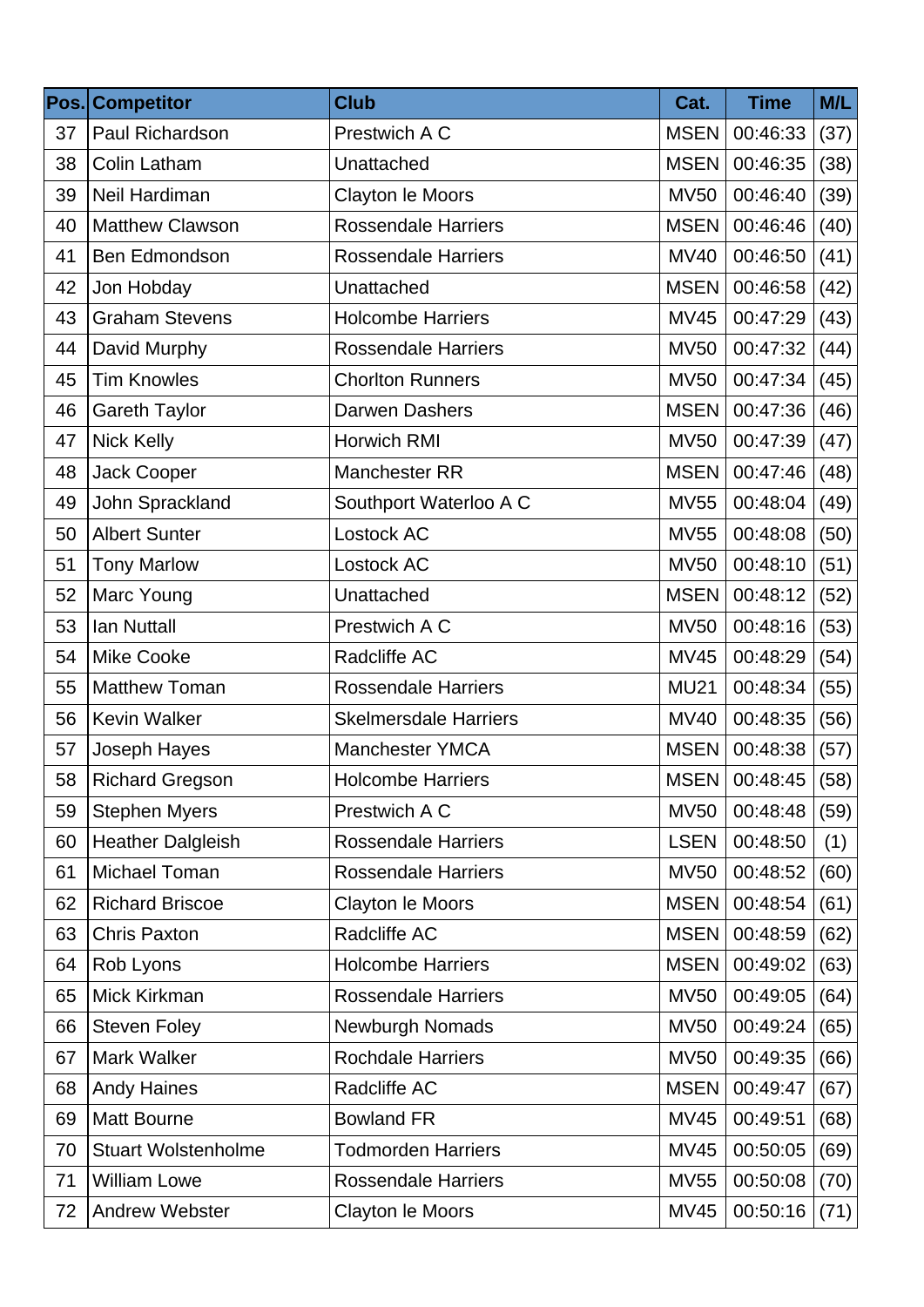| Pos. | <b>Competitor</b>        | <b>Club</b>                   | Cat.        | <b>Time</b>    | M/L   |
|------|--------------------------|-------------------------------|-------------|----------------|-------|
| 73   | <b>Christian Ellis</b>   | Unattached                    | <b>MV45</b> | 00:50:20       | (72)  |
| 74   | Laurence Keighley        | Ramsbottom                    | <b>MV45</b> | 00:50:26       | (73)  |
| 75   | Ian Stainthorpe          | <b>Rochdale Harriers</b>      | <b>MV55</b> | 00:50:32       | (74)  |
| 76   | <b>Mike Aisbitt</b>      | <b>Skelmersdale Harriers</b>  | <b>MV40</b> | 00:50:34       | (75)  |
| 77   | <b>Nicholas Brunt</b>    | Unattached                    | <b>MV50</b> | 00:50:51       | (76)  |
| 78   | <b>Graeme Courtney</b>   | Rossendale Tri                | <b>MV50</b> | 00:51:01       | (77)  |
| 79   | <b>Daniel Stacey</b>     | Unattached                    | <b>MV40</b> | 00:51:05       | (78)  |
| 80   | <b>Bill Beckett</b>      | Chorley Athletic & Tri        | <b>MV50</b> | 00:51:10       | (79)  |
| 81   | <b>Fiona Williams</b>    | <b>Rochdale Harriers</b>      | <b>LSEN</b> | 00:51:17       | (2)   |
| 82   | Dean Wilson              | <b>Liverpool Running Club</b> | <b>MV40</b> | 00:51:40       | (80)  |
| 83   | <b>Thornton Taylor</b>   | <b>Rossendale Harriers</b>    | <b>MV60</b> | 00:51:42       | (81)  |
| 84   | <b>Martin Rimmer</b>     | <b>Manchester YMCA</b>        | <b>MSEN</b> | 00:51:43       | (82)  |
| 85   | <b>Brian Davey</b>       | Southport Waterloo A C        | <b>MV60</b> | 00:51:46       | (83)  |
| 86   | <b>Anne-Marie Hindle</b> | <b>Rossendale Harriers</b>    | <b>LV45</b> | 00:51:49       | (3)   |
| 87   | <b>Oliver Major</b>      | Rossendale Tri                | <b>MSEN</b> | 00:51:51       | (84)  |
| 88   | <b>Luke Wills</b>        | <b>Skelmersdale Harriers</b>  | <b>MSEN</b> | 00:51:58       | (85)  |
| 89   | Joe Curran               | <b>Accrington RR</b>          | <b>MV55</b> | 00:52:00       | (86)  |
| 90   | Lee Entwistle            | Ramsbottom                    | <b>MV40</b> | 00:52:01       | (87)  |
| 91   | <b>Charlie Parkinson</b> | <b>Rossendale Harriers</b>    | <b>MU21</b> | 00:52:03       | (88)  |
| 92   | <b>Conor Tyndall</b>     | Unattached                    | <b>MSEN</b> | 00:52:05       | (89)  |
| 93   | Emma Bowen               | Pennine FR                    | <b>LV45</b> | 00:52:08       | (4)   |
| 94   | Josie Greenhalgh         | Lostock AC                    | <b>LV45</b> | 00:52:10       | (5)   |
| 95   | Lisa Parker              | <b>Accrington RR</b>          | <b>LV40</b> | 00:52:16       | (6)   |
| 96   | <b>Colin Whitaker</b>    | <b>Bowland FR</b>             | <b>MV55</b> | 00:52:19       | (90)  |
| 97   | <b>Stuart Russell</b>    | <b>Calder Valley FR</b>       | <b>MV45</b> | 00:52:27       | (91)  |
| 98   | Stephen Ainsworth        | Clayton le Moors              | <b>MV60</b> | 00:53:01       | (92)  |
| 99   | <b>Chris Taylor</b>      | Lostock AC                    | <b>MV45</b> | 00:53:09       | (93)  |
| 100  | John McDonald            | Trawden AC                    | <b>MV55</b> | 00:53:10       | (94)  |
| 101  | Ian Hollas               | Trawden AC                    | <b>MV45</b> | 00:53:16       | (95)  |
| 102  | John Graham              | <b>Bowland FR</b>             | <b>MV50</b> | 00:53:21       | (96)  |
| 103  | Ranald Mackay            | <b>Spectrum Striders</b>      | <b>MV50</b> | 00:53:47       | (97)  |
| 104  | <b>Mark Glaister</b>     | <b>Skelmersdale Harriers</b>  | <b>MV55</b> | 00:53:54       | (98)  |
| 105  | Geoff Hand               | <b>Spectrum Striders</b>      | <b>MV60</b> | 00:53:59       | (99)  |
| 106  | <b>Robert Quinn</b>      | Rossendale Tri                | <b>MSEN</b> | 00:54:07       | (100) |
| 107  | <b>Tom Smith</b>         | Pennine FR                    | <b>MV55</b> | 00:54:09       | (101) |
| 108  | <b>Tim Waldron</b>       | Unattached                    | <b>MSEN</b> | 00:54:16 (102) |       |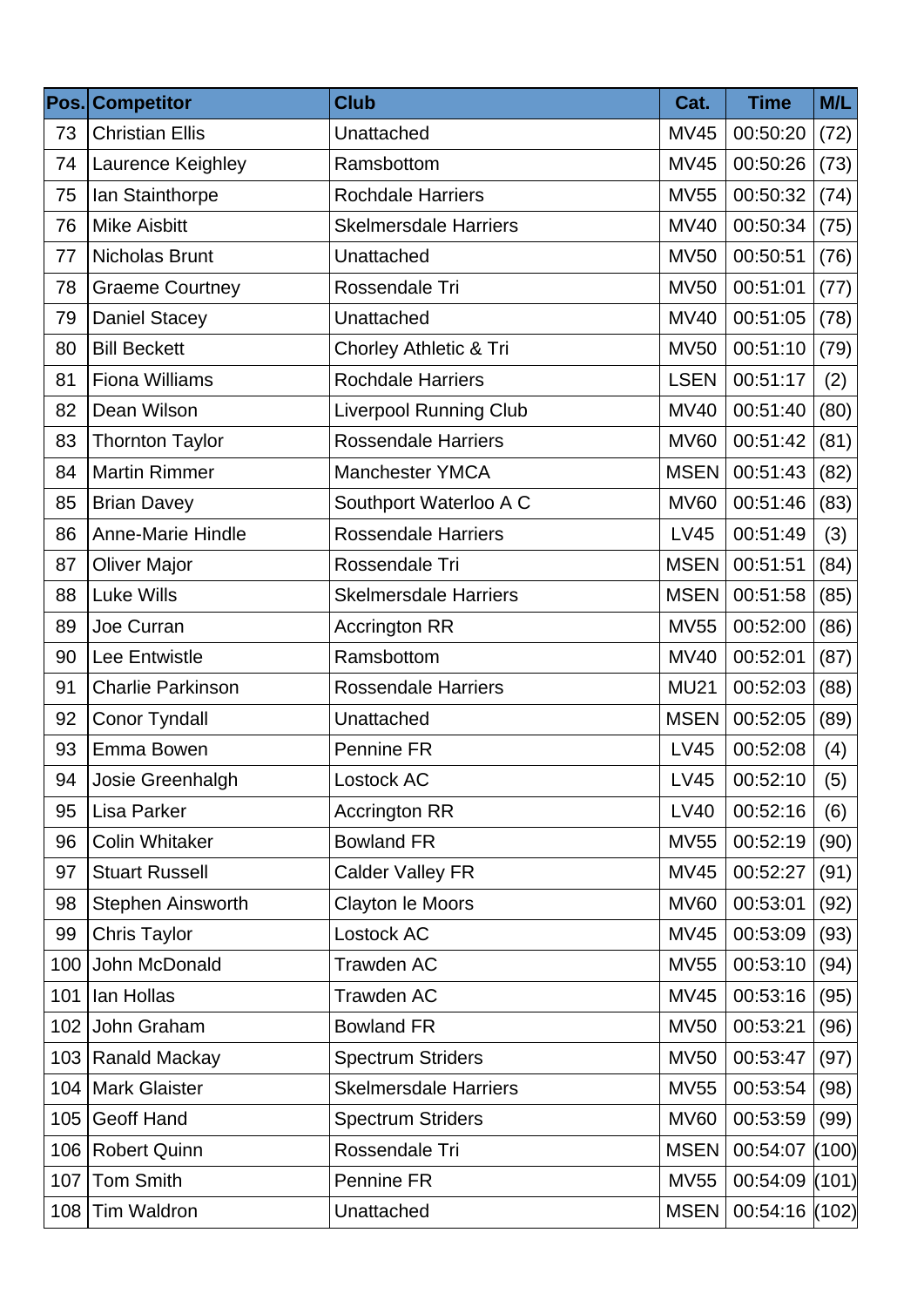|     | Pos. Competitor        | <b>Club</b>                   | Cat.        | <b>Time</b>      | M/L  |
|-----|------------------------|-------------------------------|-------------|------------------|------|
|     | 109 Andrew Ernill      | Unattached                    | <b>MV50</b> | $00:54:26$ (103) |      |
| 110 | John Turner            | Unattached                    | <b>MV50</b> | 00:54:28 (104)   |      |
| 111 | David Shield           | Ramsbottom                    | <b>MV50</b> | 00:54:45 (105)   |      |
|     | 112 David Naylor       | Clayton le Moors              | <b>MV60</b> | 00:55:02 (106)   |      |
|     | 113 Neil Goulding      | <b>Skelmersdale Harriers</b>  | <b>MV45</b> | 00:55:05 (107)   |      |
|     | 114 Zulma Edmondson    | Manchester YMCA               | <b>LV40</b> | 00:55:09         | (7)  |
| 115 | <b>Gary Bradley</b>    | Ramsbottom                    | <b>MV50</b> | $00:55:13$ (108) |      |
| 116 | Roy Davidson           | <b>Rossendale Harriers</b>    | <b>MV55</b> | 00:55:21 (109)   |      |
| 117 | <b>Nigel Hartley</b>   | Ramsbottom                    | <b>MV50</b> | 00:55:31 (110)   |      |
| 118 | <b>Richard Harris</b>  | Newburgh Nomads               | <b>MV55</b> | $00:55:36$ (111) |      |
| 119 | <b>Paul Smith</b>      | <b>Rossendale Harriers</b>    | <b>MSEN</b> | 00:55:52 (112)   |      |
|     | 120   Peter Browning   | Clayton le Moors              | <b>MV55</b> | 00:56:11 (113)   |      |
| 121 | Darren Baker           | <b>FRA</b>                    | <b>MV50</b> | $00:56:14$ (114) |      |
|     | 122 Donna Airey        | <b>Clayton le Moors</b>       | <b>LSEN</b> | 00:56:20         | (8)  |
| 123 | Steve McVey            | <b>Kestrel Super Flyers</b>   | <b>MV55</b> | $00:56:24$ (115) |      |
| 124 | Carole Fryer           | <b>Calder Valley FR</b>       | <b>LV50</b> | 00:56:29         | (9)  |
|     | 125 James Allen        | <b>Holcombe Harriers</b>      | <b>MSEN</b> | 00:56:32 (116)   |      |
| 126 | <b>Toby Hamer</b>      | Rossendale Tri                | <b>MSEN</b> | $00:56:43$ (117) |      |
| 127 | Liam Moden             | <b>Accrington RR</b>          | <b>MV50</b> | $00:56:46$ (118) |      |
|     | 128 Liz Dawson         | Unattached                    | <b>LV55</b> | 00:56:52         | (10) |
| 129 | David Ashton           | <b>Manchester YMCA</b>        | <b>MV65</b> | 00:56:54 (119)   |      |
|     | 130 Ian Smith          | <b>Bolton United Harriers</b> | MV65        | 00:57:03 (120)   |      |
| 131 | John Seed              | Unattached                    | <b>MSEN</b> | $00:57:13$ (121) |      |
| 132 | John McNicholl         | Radcliffe AC                  | <b>MV50</b> | $00:57:15$ (122) |      |
|     | 133 Hannah Brierley    | <b>Manchester YMCA</b>        | <b>MSEN</b> | $00:57:16$ (123) |      |
| 134 | <b>Craig Wellens</b>   | <b>Rochdale Harriers</b>      | <b>MV45</b> | $00:57:21$ (124) |      |
|     | 135 Abigail Sunter     | Lostock AC                    | <b>LSEN</b> | 00:57:25         | (11) |
| 136 | Lee Petch              | <b>Bolton United Harriers</b> | <b>MV55</b> | 00:57:35 (125)   |      |
| 137 | <b>Mark McConville</b> | <b>Trawden AC</b>             | <b>MV45</b> | 00:58:09 (126)   |      |
|     | 138   Michelle Abbott  | Clayton le Moors              | <b>LSEN</b> | 00:58:12         | (12) |
| 139 | <b>Rachel Hancock</b>  | Lostock AC                    | <b>LV45</b> | 00:58:18         | (13) |
| 140 | <b>Frederick Getz</b>  | Unattached                    | <b>MV60</b> | 00:58:20 (127)   |      |
| 141 | Sarah Donohoe          | Manchester YMCA               | <b>LSEN</b> | 00:58:27         | (14) |
| 142 | Lisa Stansfield        | <b>Rossendale Harriers</b>    | LV40        | 00:58:36         | (15) |
| 143 | <b>Andrew Firth</b>    | Clayton le Moors              | <b>MV60</b> | 00:58:44 (128)   |      |
| 144 | <b>Steven Melling</b>  | <b>Rossendale Harriers</b>    | <b>MV60</b> | 00:58:50 (129)   |      |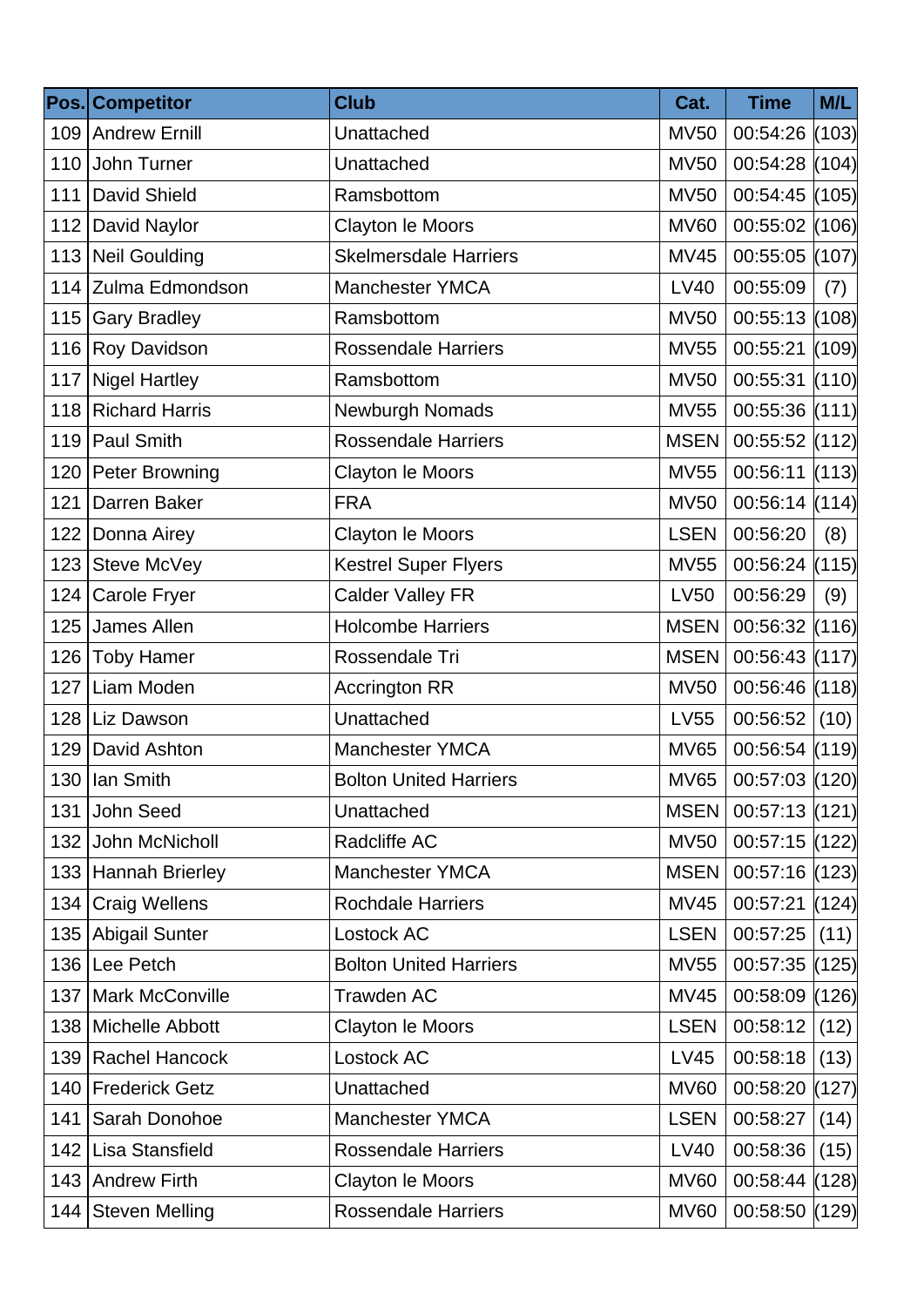|     | Pos. Competitor         | <b>Club</b>                  | Cat.        | <b>Time</b>      | M/L   |
|-----|-------------------------|------------------------------|-------------|------------------|-------|
| 145 | <b>Mark Garnett</b>     | Unattached                   | <b>MV50</b> | $00:59:25$ (130) |       |
| 146 | Helen Hyder             | Ramsbottom                   | LV40        | 00:59:59         | (16)  |
| 147 | <b>David Miller</b>     | Chorley Athletic & Tri       | <b>MV60</b> | $01:00:05$ (131) |       |
| 148 | <b>Hayley Nuttall</b>   | Prestwich A C                | <b>LV45</b> | 01:00:07         | (17)  |
| 149 | <b>George Critchley</b> | <b>Holcombe Harriers</b>     | <b>MV60</b> | 01:00:13 (132)   |       |
| 150 | Peter O'Gorman          | <b>Rossendale Harriers</b>   | <b>MV55</b> | 01:00:15 (133)   |       |
| 151 | Sarah Crandon           | <b>Manchester YMCA</b>       | <b>LSEN</b> | 01:00:29         | (18)  |
| 152 | Anna Carter             | Manchester RR                | <b>LSEN</b> | 01:00:41         | (19)  |
| 153 | Kath Hoyer              | <b>FRA</b>                   | <b>LV55</b> | 01:00:58         | (20)  |
| 154 | <b>Paul Jenkins</b>     | Ramsbottom                   | <b>MV40</b> | 01:01:09 (134)   |       |
| 155 | <b>Steve Carey</b>      | Unattached                   | <b>MV60</b> | 01:01:20 (135)   |       |
| 156 | Andy Brookfield         | Newburgh Nomads              | <b>MV60</b> | $01:01:48$ (136) |       |
| 157 | <b>Michelle Sunter</b>  | Lostock AC                   | LV55        | 01:01:53   (21)  |       |
| 158 | <b>Mick James</b>       | <b>Trawden AC</b>            | <b>MV60</b> | 01:02:01 (137)   |       |
| 159 | <b>Andrew Hollas</b>    | <b>Accrington RR</b>         | <b>MV50</b> | 01:02:20 (138)   |       |
| 160 | <b>Stephen Fish</b>     | Clayton le Moors             | <b>MV65</b> | $01:02:36$ (139) |       |
| 161 | <b>Peter Mulleady</b>   | <b>FRA</b>                   | <b>MV55</b> | $01:02:40$ (140) |       |
| 162 | Carole James            | Southport Waterloo A C       | <b>LV50</b> | 01:02:49         | (22)  |
| 163 | <b>Harry Colson</b>     | Unattached                   | <b>MV45</b> | $01:03:26$ (141) |       |
| 164 | Matt Cochrane           | Newburgh Nomads              | <b>MV60</b> | $01:03:43$ (142) |       |
|     | 165 Jennifer Helm       | Prestwich A C                | <b>LV40</b> | 01:03:46         | (23)  |
|     | 166 Lisa Carter         | Radcliffe AC                 | LV45        | 01:03:56   (24)  |       |
| 167 | Janet Haworth           | <b>Rossendale Harriers</b>   | LV55        | 01:04:04         | (25)  |
|     | 168   Lee Martin        | Unattached                   | <b>MV45</b> | $01:04:09$ (143) |       |
| 169 | Wayne Walsh             | <b>Bowland FR</b>            | <b>MV55</b> | $01:04:38$ (144) |       |
| 170 | Adam Hamer              | Unattached                   | <b>MSEN</b> | $01:04:49$ (145) |       |
| 171 | <b>Garry Alexander</b>  | Unattached                   | <b>MV50</b> | 01:05:10 (146)   |       |
| 172 | Jocelyn Chadderton      | Lostock AC                   | LV45        | 01:05:19         | (26)  |
| 173 | <b>Graham Breeze</b>    | <b>Wharfedale Harriers</b>   | <b>MV70</b> | 01:05:46 (147)   |       |
| 174 | Emma Elberhebi          | <b>Manchester YMCA</b>       | <b>LV45</b> | 01:05:47         | (27)  |
| 175 | <b>Janet Walker</b>     | <b>Skelmersdale Harriers</b> | LV40        | 01:05:56         | (28)  |
| 176 | Mike O'Brien            | <b>Manchester YMCA</b>       | <b>MV60</b> | 01:06:01         | (148) |
| 177 | <b>Lisa Miles</b>       | <b>Littleborough Runners</b> | LV45        | 01:06:06         | (29)  |
| 178 | <b>Sarah Morris</b>     | Unattached                   | <b>LV50</b> | 01:06:10         | (30)  |
| 179 | <b>Emma Smith</b>       | <b>Rossendale Harriers</b>   | <b>LSEN</b> | 01:06:23         | (31)  |
| 180 | David Shorrock          | Darwen Dashers               | <b>MV65</b> | $01:07:15$ (149) |       |